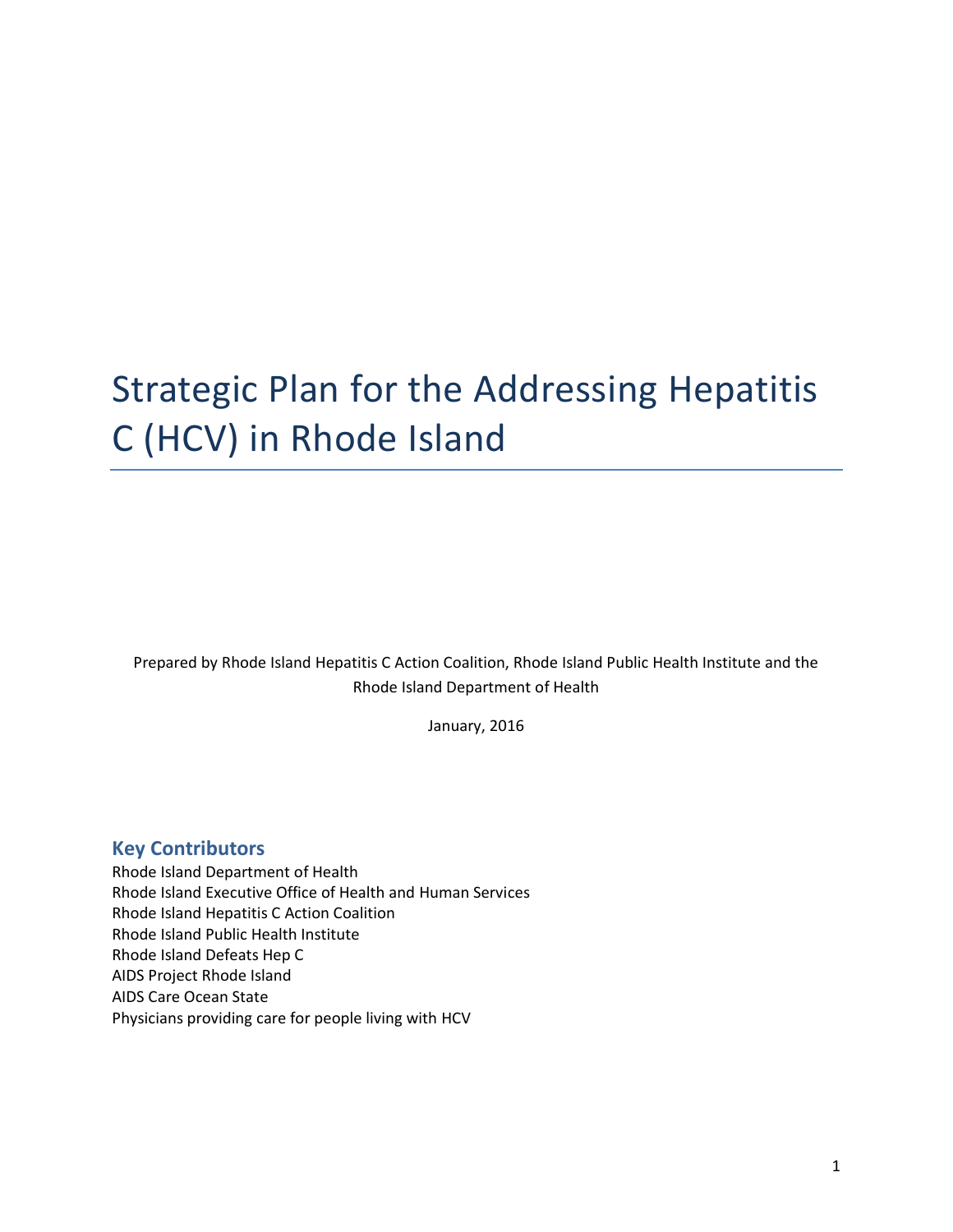# **Background**

Hepatitis C (HCV) is the most common blood-borne infection in the US. It is estimated that five to ten million Americans are chronically infected; chronic HCV infection increases the risk for hepatic fibrosis, cirrhosis and hepatocellular carcinoma and is the leading cause of liver transplantation. HCV-attributable deaths increased significantly between 1999 and 2007, and HCV is now a leading infectious cause of death in the U.S., claiming the lives of 12,000–18,000 Americans each year.

The populations at highest risk for infection include current or former injection drug users, the baby boomer cohort (people born in the United States between 1945 and 1965), anyone receiving blood transfusions or organ donations before 1992, hemodialysis patients, persons with HIV, and persons with known exposure to HCV. Although there is no preventive vaccine for HCV, early diagnosis and treatment of hepatitis C can help prevent complications such as liver cancer and cirrhosis.

The Centers for Disease Control and Prevention (CDC) recommends one-time screening for HCV for all individuals born between 1945 and 1965 and ongoing screening for other high-risk populations. Screening in clinical settings may not reach individuals at highest risk, and surveillance systems often do not accurately capture acute HCV infection, thereby underestimating true HCV prevalence. Further, only half of individuals who test positive for antibody to HCV (anti-HCV) undergo confirmatory RNA testing.

The US Preventive Services Taskforce recommends 1-time HCV screening for baby boomers, and more regular screening persons at high risk for infection. With the advent of new, all-oral antiviral medications, hepatitis C is now a curable disease and new HCV treatments present important public health opportunities to reduce HCV-related morbidity and mortality. At the time of publication of this report, the American Association for the Study of Liver Diseases (AASLD) recommended treatment for all patients with chronic HCV infection, except those with short life expectancies that cannot be remediated by treating HCV, by transplantation, or by other directed therapy.

In spite of the public health opportunity associated with treating HCV, there are many challenges with diagnosing and curing people living with HCV. Too few health care providers are knowledgeable about the disease. Little routine HCV screening takes place in Rhode Island. Few physicians are appropriately trained in HCV treatment and care (though regimens are becoming increasingly more simple and could be used by primary care physicians). Even when individuals are insured, insurance programs may not cover all necessary HCV services, particularly new and costly all-oral HCV regimens.

#### **HCV in Rhode Island**

A recent modeling study in Rhode Island estimated approximately 16,603 to 22,660 individuals, or just under 2% of Rhode Islanders, are currently chronically infected with HCV. Current HCV surveillance infrastructure in Rhode Island is fragmentary; these estimates are based on a combination of NHANES extrapolation and modeling exercises rather than data gleaned from HCV surveillance systems. Understanding HCV trends through enhanced surveillance could help enhance HCV screening, treatment and cure.

Rhode Island is currently experiencing a syndemic of opiate dependence and overdose stemming from heroin use. Rhode Island ranks seventh in the nation in drug overdose death rates and first in New England; there were 239 confirmed unintentional overdose deaths in Rhode Island in 2014, as compared to 137 in 2009. Through June 2015, 119 individuals overdosed in Rhode Island, suggesting 2015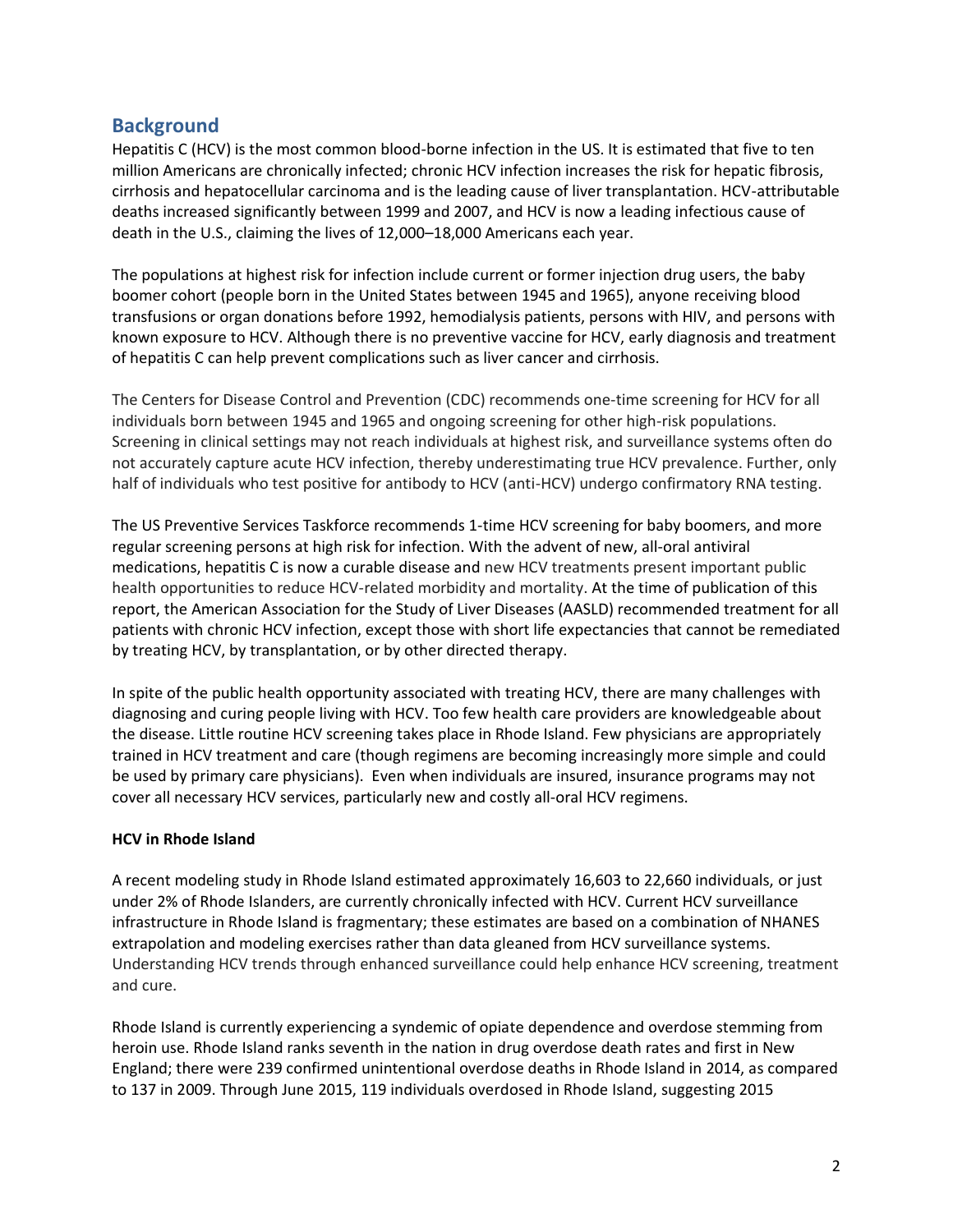overdose deaths will surpass those in 2014<sup>6</sup>. With a fatal overdose rate of 19.4 per 100,000 people, Rhode Island surpasses all other New England states and has a rate substantially higher rate of overdose than the national average of 13.4 per 100,000 individuals<sup>7</sup>. As found in both Appalachia and in Massachusetts<sup>8</sup>, the syndemics of acute HCV, opiate dependence, heroin use and overdose in Rhode Island are concomitantly increasing and are likely driven by increases in injection drug use. HCV is another infectious consequence of increasing rates of illicit heroin use, and the Centers for Disease Control and Prevention (CDC) recommends addressing these syndemics in tandem. However, these syndemics are not yet well understood in Rhode Island and warrant further public health action.

**This document provides an overview of Rhode Island's strategic plan for addressing the HCV epidemic.**  This action plan identifies several public health objectives to reduce HCV-related morbidity and mortality

in Rhode Island. They will be prioritized depending on available resources.

#### **Rhode Island Strategic Plan Goals and Objectives**

Given the severity of the hepatitis C epidemic in Rhode Island and the timely advent of biomedical advances in the treatment of the disease, the Rhode Island Department of Health proposes a public health model designed to reduce morbidity and mortality from hepatitis C virus. **This document will be continually updated and amended to reflect the changing landscape of the epidemic; it will be publically available and will be considered the backbone of the effort to eliminate hepatitis C in the state of Rhode Island.** 

Overarching Goals:

- Prevent HCV transmission and new infections;
- Screen every Rhode Islander for hepatitis C at least once in their lifetime, and diagnose every case of hepatitis C;
- Link every case of hepatitis C to a provider who can care for and treat hepatitis C;
- Ensure equitable access to hepatitis C treatment for all individuals who are living with hepatitis C; and
- Cure as many cases of Hepatitis C as possible

## **Strategic Plan Outcomes**

Successful implementation and execution of the proposed objectives and action items will result in the following short term and long-term outcomes.

- New transmissions of HCV will be reduced;
- Screening for HCV will be expanded in clinical and non-clinical settings;
- Increasing numbers of people living with HCV will be cured;
- Co-morbidities associated with hepatitis C virus will be mitigated; and
- Disparities in HCV prevalence and access to screening, treatment and care will be reduced.

Achieving these outcomes will require concerted coordination of state agencies, government, private payers, hospital systems, and non-governmental service agencies.

The tables below outline specific objectives and action plans to advance HCV surveillance, screening, treatment and cure in Rhode Island.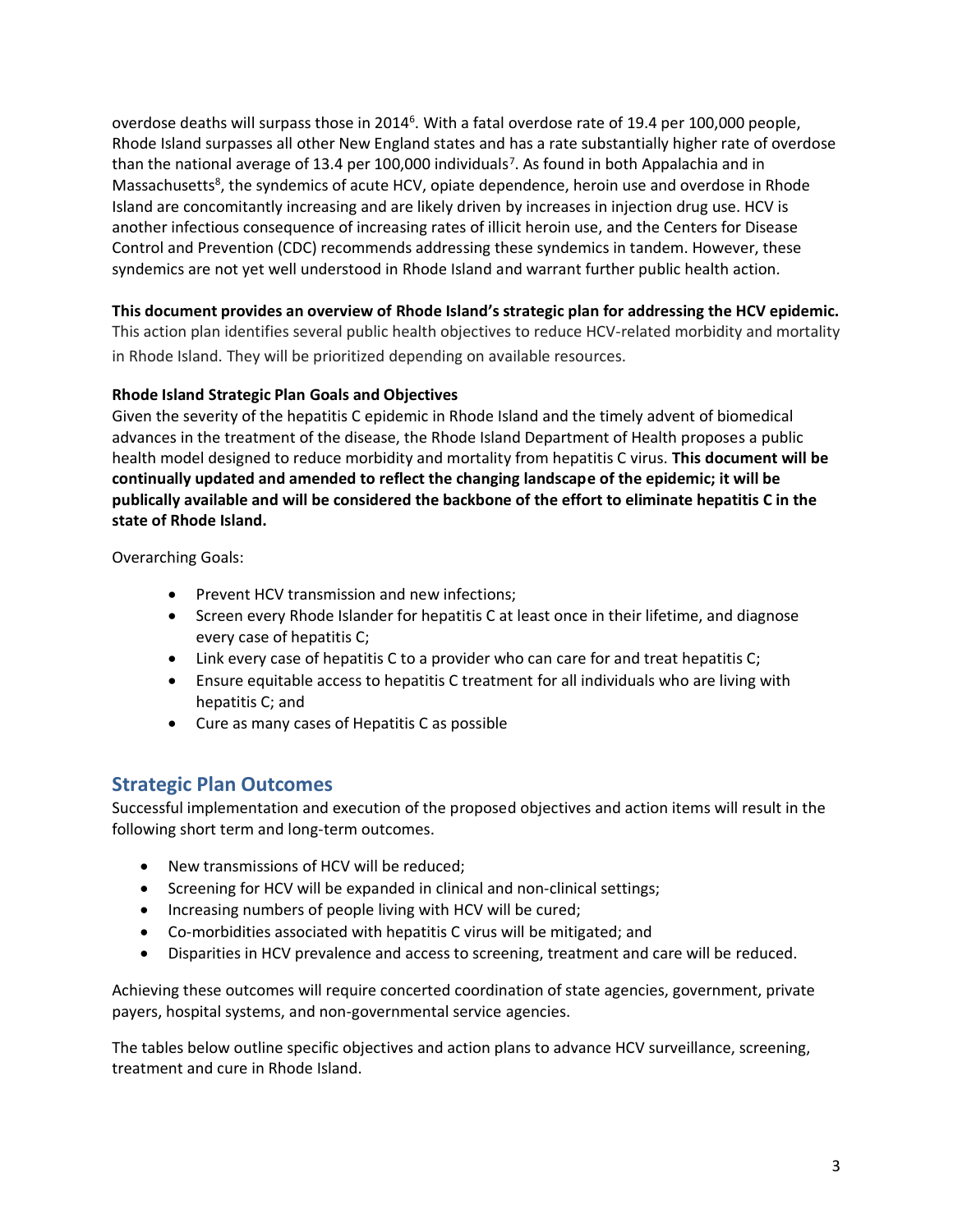| Rhode Island Strategic Plan for Addressing Hepatitis C<br><b>Objectives and Action Steps</b>                                                                                                                                                                        |                                                                                                                                                                                                                                                                                                                                                                                                                                                                                                                                                                                                                                                                                                      |                                                                                                                                                                                                                                                                                                                                                                                                                                                                                                                                                                                                                                                                             |                                                                                                                                                                                                                                                                                                                 |  |  |  |
|---------------------------------------------------------------------------------------------------------------------------------------------------------------------------------------------------------------------------------------------------------------------|------------------------------------------------------------------------------------------------------------------------------------------------------------------------------------------------------------------------------------------------------------------------------------------------------------------------------------------------------------------------------------------------------------------------------------------------------------------------------------------------------------------------------------------------------------------------------------------------------------------------------------------------------------------------------------------------------|-----------------------------------------------------------------------------------------------------------------------------------------------------------------------------------------------------------------------------------------------------------------------------------------------------------------------------------------------------------------------------------------------------------------------------------------------------------------------------------------------------------------------------------------------------------------------------------------------------------------------------------------------------------------------------|-----------------------------------------------------------------------------------------------------------------------------------------------------------------------------------------------------------------------------------------------------------------------------------------------------------------|--|--|--|
| <b>Objectives</b>                                                                                                                                                                                                                                                   | <b>State Agencies</b>                                                                                                                                                                                                                                                                                                                                                                                                                                                                                                                                                                                                                                                                                | <b>Healthcare Systems, Hospitals and</b><br><b>Providers</b>                                                                                                                                                                                                                                                                                                                                                                                                                                                                                                                                                                                                                | <b>Community-Based Organizations</b>                                                                                                                                                                                                                                                                            |  |  |  |
| Objective 1: To enhance<br>understanding of HCV<br>infection, treatment and<br>cure trends in RI by<br>developing a<br>comprehensive HCV<br>surveillance system.                                                                                                    | Collaborate with hospital, academic and<br>$\bullet$<br>community agencies regularly to develop<br>datasets, paying special attention to<br>identifying disease burden, progression and<br>treatment.<br>Include basic demographic and behavioral<br>$\bullet$<br>characteristics of HCV cases in reporting<br>protocols.<br>Regularly enforce reporting mandates from<br>$\bullet$<br>healthcare systems, hospitals and providers.<br>Utilize HCV data related to demographic and<br>$\bullet$<br>behavioral characteristics of HCV patients in<br>order to target future outreach most<br>appropriately.<br>Develop new infrastructure to facilitate<br>$\bullet$<br>electronic HCV case reporting | Report HCV cases to the Department of Health<br>$\bullet$<br>from clinical screening sites according to<br>established protocols.<br>Develop and implement systematic training on<br>$\bullet$<br>HCV case reporting for providers - including<br>physicians, nurse practitioners, nurse managers<br>and medical assistants.<br>Providers remain current on all standards related<br>$\bullet$<br>to required reporting of HCV cases.<br>Identify areas where HCV case reporting can be<br>$\bullet$<br>improved<br>Hospital Management and Leadership diligently<br>$\bullet$<br>enforce HCV case reporting among staff and<br>provide additional training when necessary. | Continue to collaborate in data<br>$\bullet$<br>collection from HCV cases in all non-<br>clinical, or community settings<br>Provide incentives for screeners and<br>$\bullet$<br>providers in non-clinical settings to<br>regularly report HCV cases.                                                           |  |  |  |
| Objective 2: To promote<br>HCV screening and adopt<br>AASLD, DCD and USPSTF<br>routine screening<br>guidelines, with a focus on<br>baby-boomers and people<br>who inject drugs (PWID),<br>and to rapidly link<br>individuals to confirmatory<br>screening and care. | Use the AASLD and USPSTF routine<br>screening guidelines as a model when<br>implementing clinical and nonclinical<br>screening protocols.<br>Encourage quality improvement<br>$\bullet$<br>assessments among institutions on their<br>screening progress.<br>Collect counseling, screening and referral<br>data on provision of confirmatory test<br>results as it is a commonly cited barrier to<br>engagement in care and progression to<br>treatment and cure.                                                                                                                                                                                                                                    | Implement system-wide electronic medical<br>$\bullet$<br>record (EMR) prompted HCV screening.<br>Establish or enforce provision of same-day<br>$\bullet$<br>confirmatory HCV RNA assay procedures for all<br>persons who test antibody positive for HCV in<br>hospital or clinic settings.<br>Develop EMR prompts to encourage HCV<br>$\bullet$<br>screening during routine clinical care.<br>Train providers in HCV screening and facilitate<br>$\bullet$<br>linkage to HCV care for all patients diagnosed<br>with HCV.                                                                                                                                                   | Develop systems to conduct HCV<br>$\bullet$<br>screening for at risk individuals in<br>non-clinical, community-based<br>settings.<br>Enhance current linkage to care<br>$\bullet$<br>protocols for community based HCV<br>screening.<br>Track HCV cure outcomes for<br>$\bullet$<br>individuals linked to care. |  |  |  |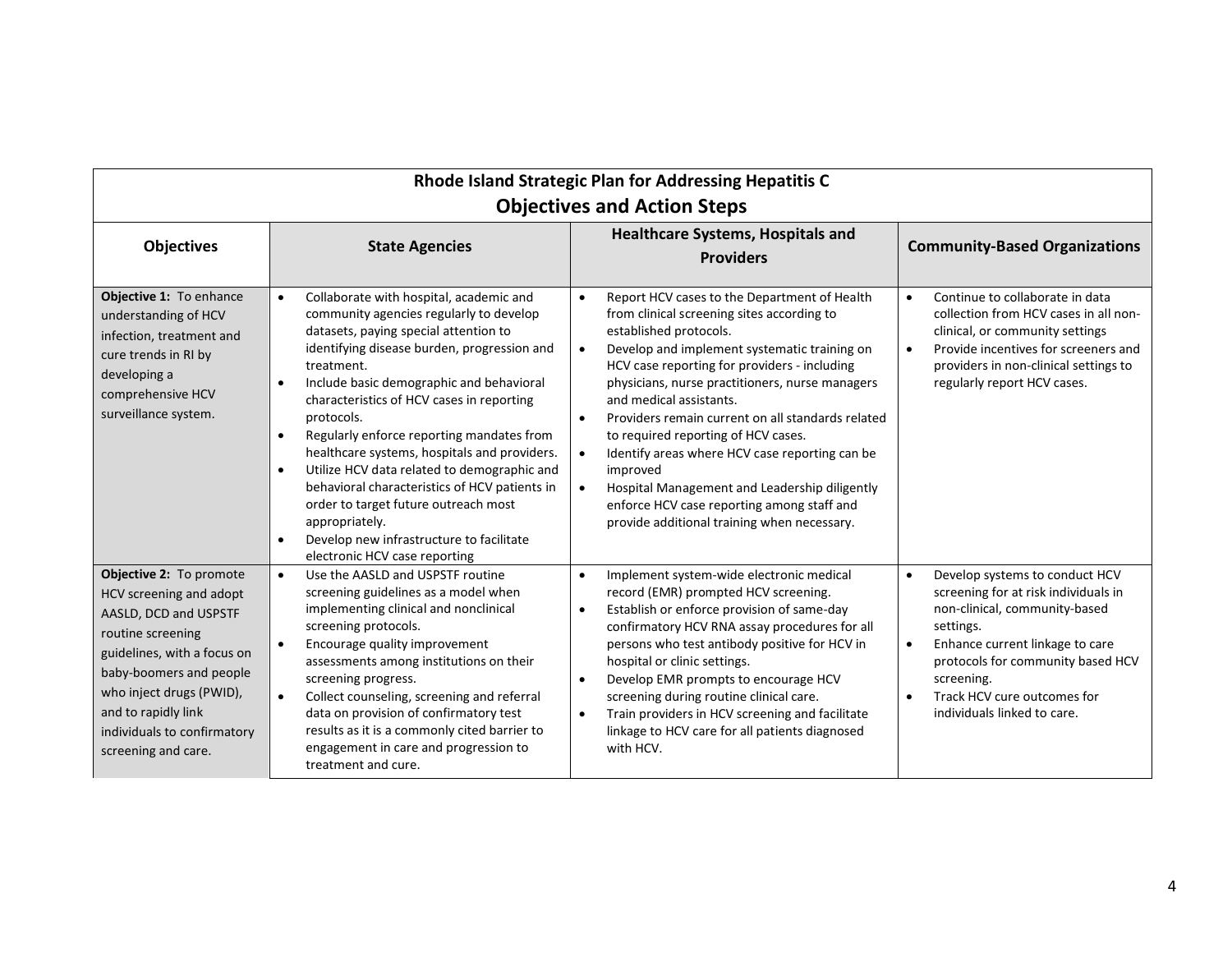| Objective 3: To reduce<br>racial, ethnic, socio-<br>economic, geographic<br>disparities in HCV<br>screening, treatment, care<br>and cure, especially among<br>marginalized and<br>stigmatized populations<br>through population-based<br>public health intervention<br>and improvements to<br>health care systems. | Work with private and state agencies to<br>$\bullet$<br>create tailored media and educational<br>campaigns to reach those most at risk and<br>who may not know they are infected.<br>Develop and support policies for HCV<br>$\bullet$<br>prevention, screening and care that are<br>supportive and inclusive of drug users, those<br>involved in the corrections system (at the<br>ACI or on probation or parole), and other<br>especially vulnerable populations.<br>Increase screening and treatment for<br>$\bullet$<br>incarcerated populations.<br>To support surveillance that explores<br>$\bullet$<br>demographic characteristics of persons living<br>with HCV to identify and address health<br>disparities in infection, disease progression<br>and treatment. | Ensure that all training protocols regarding HCV<br>screening, treatment and care are culturally<br>competent and inclusive<br>$\bullet$<br>Providers adhere to practice standards that are<br>designed to enhance provider knowledge of HCV<br>risks, screening, treatment and care.<br>$\bullet$<br>Discuss and address reported barriers that staff<br>have to offering opt-out, risk-based screening<br>Adopt training for care of HCV patients that is<br>$\bullet$<br>non-judgmental, non-discriminating and inclusive<br>Increase awareness among primary care<br>$\bullet$<br>providers of the need for screening, especially<br>among vulnerable populations. Many people are<br>engaged in primary care but have never been<br>screened for hepatitis C.<br>Hospital leadership and providers ensure that all<br>$\bullet$<br>newly diagnosed patients - regardless of drug use<br>history, addiction, comorbidities, economic or<br>insurance status, or other barriers - receive<br>hepatitis C education, risk-reduction counseling,<br>and care if they test positive. | Enhance outreach and engagement<br>$\bullet$<br>of "hard to reach" vulnerable<br>populations who are not engaged in<br>health care. Focus resources on<br>engaging these people in screening,<br>and ensure that cases that are<br>identified are engaged in<br>comprehensive services to address<br>HCV comorbidities.<br>Ensure that all HCV cases identified<br>$\bullet$<br>are engaged in risk-reduction,<br>primary care services, and other<br>social services to augment<br>engagement in care. |
|--------------------------------------------------------------------------------------------------------------------------------------------------------------------------------------------------------------------------------------------------------------------------------------------------------------------|----------------------------------------------------------------------------------------------------------------------------------------------------------------------------------------------------------------------------------------------------------------------------------------------------------------------------------------------------------------------------------------------------------------------------------------------------------------------------------------------------------------------------------------------------------------------------------------------------------------------------------------------------------------------------------------------------------------------------------------------------------------------------|--------------------------------------------------------------------------------------------------------------------------------------------------------------------------------------------------------------------------------------------------------------------------------------------------------------------------------------------------------------------------------------------------------------------------------------------------------------------------------------------------------------------------------------------------------------------------------------------------------------------------------------------------------------------------------------------------------------------------------------------------------------------------------------------------------------------------------------------------------------------------------------------------------------------------------------------------------------------------------------------------------------------------------------------------------------------------------------|---------------------------------------------------------------------------------------------------------------------------------------------------------------------------------------------------------------------------------------------------------------------------------------------------------------------------------------------------------------------------------------------------------------------------------------------------------------------------------------------------------|
| Objective 4: To work<br>collaboratively with state<br>Medicaid and private third-<br>party-payers to promote<br>equitable and fair access to<br>HCV screening and<br>treatment.                                                                                                                                    | Work with Medicaid to ensure that<br>$\bullet$<br>formularies are updated to reflect the most<br>recent developments in HCV treatment and<br>care.<br>Help promote evidence-based practice<br>$\bullet$<br>policies related to all-oral HCV regimens                                                                                                                                                                                                                                                                                                                                                                                                                                                                                                                       | Disseminate regular reports on current best<br>$\bullet$<br>practices in HCV treatment guidelines to all<br>relevant staff and providers.<br>Ensure that all staff and providers have the<br>$\bullet$<br>support they require to complete prior<br>authorization processes for HCV drug approval.<br>Engage in dialogue about experiences and<br>$\bullet$<br>barriers to treatment of HCV patients within their<br>networks and to state agencies and advocacy<br>groups. This would include prior authorization<br>processes, denials for treatment coverage claims,<br>and staff time and any additional information to<br>describe the current treatment landscape to<br>policy makers and patient advocates.<br>Share best practices for curing patients living<br>$\bullet$<br>with HCV                                                                                                                                                                                                                                                                                       | Serve as patient and provider<br>$\bullet$<br>advocates to ensure that patients<br>receive treatment regimens and<br>care that is appropriate, safe, and<br>affordable.                                                                                                                                                                                                                                                                                                                                 |
| Objective 5: To provide<br>comprehensive,<br>standardized education<br>training for a range health<br>care providers to be able to<br>screen for and treat HCV in<br>accordance with CDC,                                                                                                                          | Support hospitals and health care systems in<br>$\bullet$<br>developing and implementing provider<br>education and training for HCV screening<br>and treatment.<br>Evaluate provider training on a regular basis<br>$\bullet$<br>to ensure training is in alignment with<br>current CDC screening and treatment<br>guidelines.                                                                                                                                                                                                                                                                                                                                                                                                                                             | Develop and administer standardized training<br>$\bullet$<br>around HCV screening, treatment and care for all<br>medical staff, from Medical Assistants to<br>specialists<br>Utilize telemedicine where applicable to<br>$\bullet$<br>supplement training for all levels of providers, to<br>ensure the most current guidelines are being<br>practiced in clinical settings.<br>Providers collaborate across sectors - from<br>$\bullet$<br>Primary Care, Hepatology, Gastroenterology, and                                                                                                                                                                                                                                                                                                                                                                                                                                                                                                                                                                                          | Develop and provide standardized<br>$\bullet$<br>training about HCV screening,<br>treatment and care for all staff<br>For agencies who provide primary<br>prevention or HCV care and<br>services, ensure that all continued<br>quality best practices are being<br>followed                                                                                                                                                                                                                             |